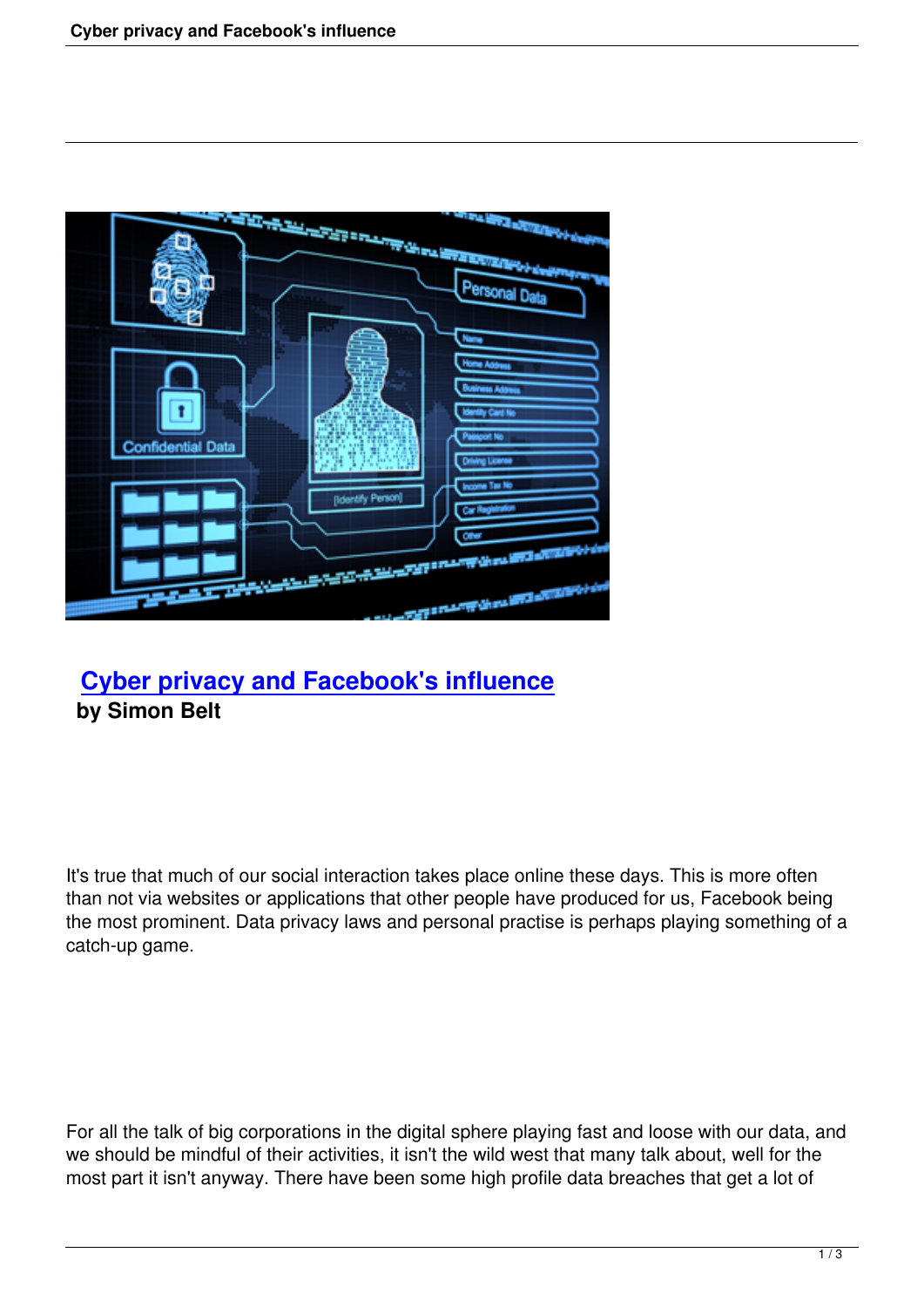publicity, but this isn't the norm.The big corporations like Facebook, Microsoft and Google have very secure network infrastructure with a layered approach to data security. Don't get me wrong, they are clearly in business to make money from the services they provide to us, and to third parties who pay to get in on their customer base, but this isn't the wild west.

The latest data privacy story in the news involves Facebook and a data analytics company, Cambridge Analytica. The basic story is that a young tech savvy data genius at Cambridge Analytica was able to get data on 50 million Facebook users and profile them based on their preferences to like various types of Posts. The legality of accessing the data of Facebook user profiles in the way it was done is being investigated. The ethics of it is currently being promoted as very bad, and some high profile media people have said they've closed down their Facebook accounts after realising quite how much data they have on them.

What's perhaps most interesting here though is the way that many who applauded the use of Big Data sets to profile and target voters in the election that saw Barack Obama win, have now become somewhat more antagonistic to the use of Big Data sets to profile and target voters in the run-up to the election of Donald Trump and the Brexit side win in the EU referendum in the UK. Have the data sets changed, has something different happened in profiling and targeting voters in the last few years? On the face of it, not much has changed in the process, and it's the political views of the winning side that's changed. Supporters of Obama who were in favour of data mining techniques and subsequent social media campaigns, argued in the wake of the Arab Spring that they were levelling the democratic playing field from corporate and staid politics of recent times.

I think this focus on IT as the harbinger of democracy and/or the reason for it being undermined, shares a common thread of downplaying the importance of political discussion and winning argument about things that matter. The notion that some adverts on people's Facebook walls is what wins elections shows what little faith in the electorate, or the power of their own